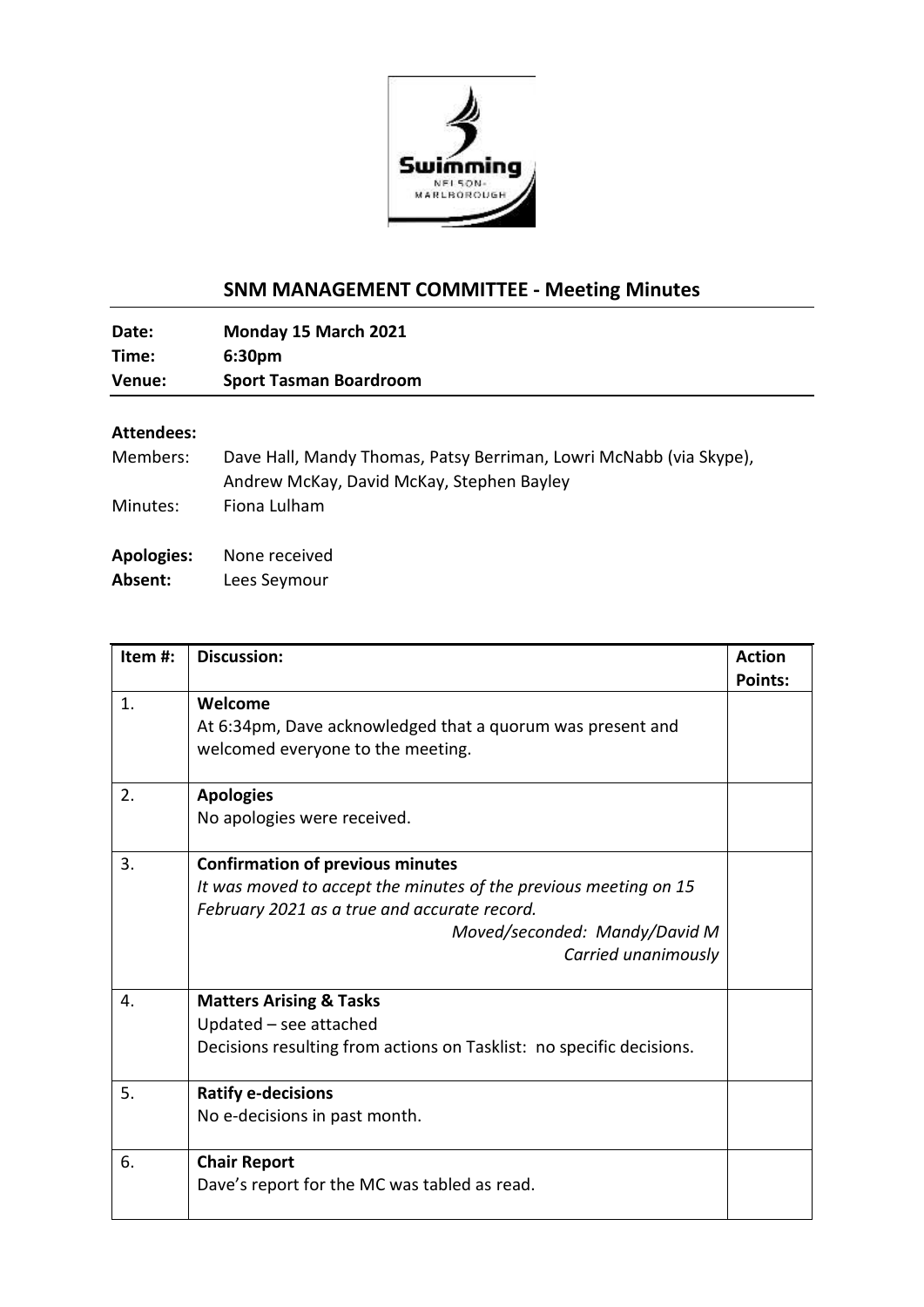| 7.  | <b>Strategic Plan/KPI Implementation</b>                           |                                                           |                           |    |
|-----|--------------------------------------------------------------------|-----------------------------------------------------------|---------------------------|----|
|     | Nothing to report. Ongoing.                                        |                                                           |                           |    |
| 8.  | <b>Health &amp; Safety, Child Protection</b>                       |                                                           |                           |    |
|     | No report this month. Lowri confirmed she can attend the SNZ       |                                                           |                           |    |
|     | zoom meeting on revised Membership Protection Policy.              |                                                           |                           | AP |
| 9.  | <b>Secretary Report</b>                                            |                                                           |                           |    |
|     | Report was tabled as read. Everything up to date.                  |                                                           |                           |    |
| 10. | <b>Treasurer Report</b>                                            |                                                           |                           |    |
|     | Report was tabled as read.                                         |                                                           |                           |    |
|     | It was moved to approve the aged payables as at 12 March 2021      |                                                           |                           |    |
|     | along with the following payments:                                 |                                                           |                           |    |
|     | Refunds from LC Champs:                                            | Motueka Swim Club                                         | \$52.50                   |    |
|     |                                                                    | Tasman Swim Club                                          | \$75.00                   |    |
|     | <b>Refunds from SICT:</b>                                          | Blenheim Swim Club                                        | \$220.00                  |    |
|     |                                                                    | Motueka Swim Club                                         | \$200.00                  |    |
|     |                                                                    | Tasman Swim Club                                          | \$130.00                  |    |
|     |                                                                    | Waimea Swim Club                                          | \$980.00                  |    |
|     | GST to pay for Jan/Feb:                                            |                                                           | \$1199.09                 |    |
|     |                                                                    |                                                           | Moved/seconded: Dave/Andy |    |
|     |                                                                    |                                                           | Carried unanimously       |    |
|     |                                                                    |                                                           |                           |    |
| 11. | <b>Registrar Report</b>                                            |                                                           |                           |    |
|     | Report tabled and discussed.                                       |                                                           |                           |    |
|     | Regional relay teams: NSSC and Tasman happy to be part of          |                                                           |                           |    |
|     |                                                                    | regional relay team. Patsy to liaise with coaches to do   |                           |    |
|     | entries.<br>Medals for SISC:                                       |                                                           |                           |    |
|     | It was moved to purchase medals for South Island Short Course, and |                                                           |                           | AP |
|     | invoice each region for % of the cost.                             |                                                           |                           | AP |
|     |                                                                    | Moved/seconded: Dave/David                                |                           |    |
|     |                                                                    |                                                           | Carried unanimously       |    |
|     | <b>SNM Records:</b>                                                |                                                           |                           |    |
|     | It was moved to ratify the SNM records set at Swim Wellington 12 & |                                                           |                           |    |
|     | under Junior Champs 2020, SNM Country & Town 2021, Wellington      |                                                           |                           |    |
|     | 13 & over Long Course Champs 2021, SNM Long Course Champs          |                                                           |                           |    |
|     | 2021 and 2021 NZ Junior Festival-Makos.                            |                                                           |                           |    |
|     |                                                                    | Moved/seconded: Patsy/Dave                                | Carried unanimously       |    |
|     |                                                                    | Standing Orders: Proposed change to relay team changes to |                           | AP |
|     |                                                                    | go to the Board (Pete Harman) for discussion.             |                           |    |
|     |                                                                    | LC Champs Feedback survey: Disappointing response to the  |                           |    |
|     | LC Champs survey with only 9 responses to date. The                |                                                           |                           |    |
|     |                                                                    | committee discussed the format of the meet and moving the |                           |    |
|     |                                                                    | date and agreed that further discussion was required.     |                           |    |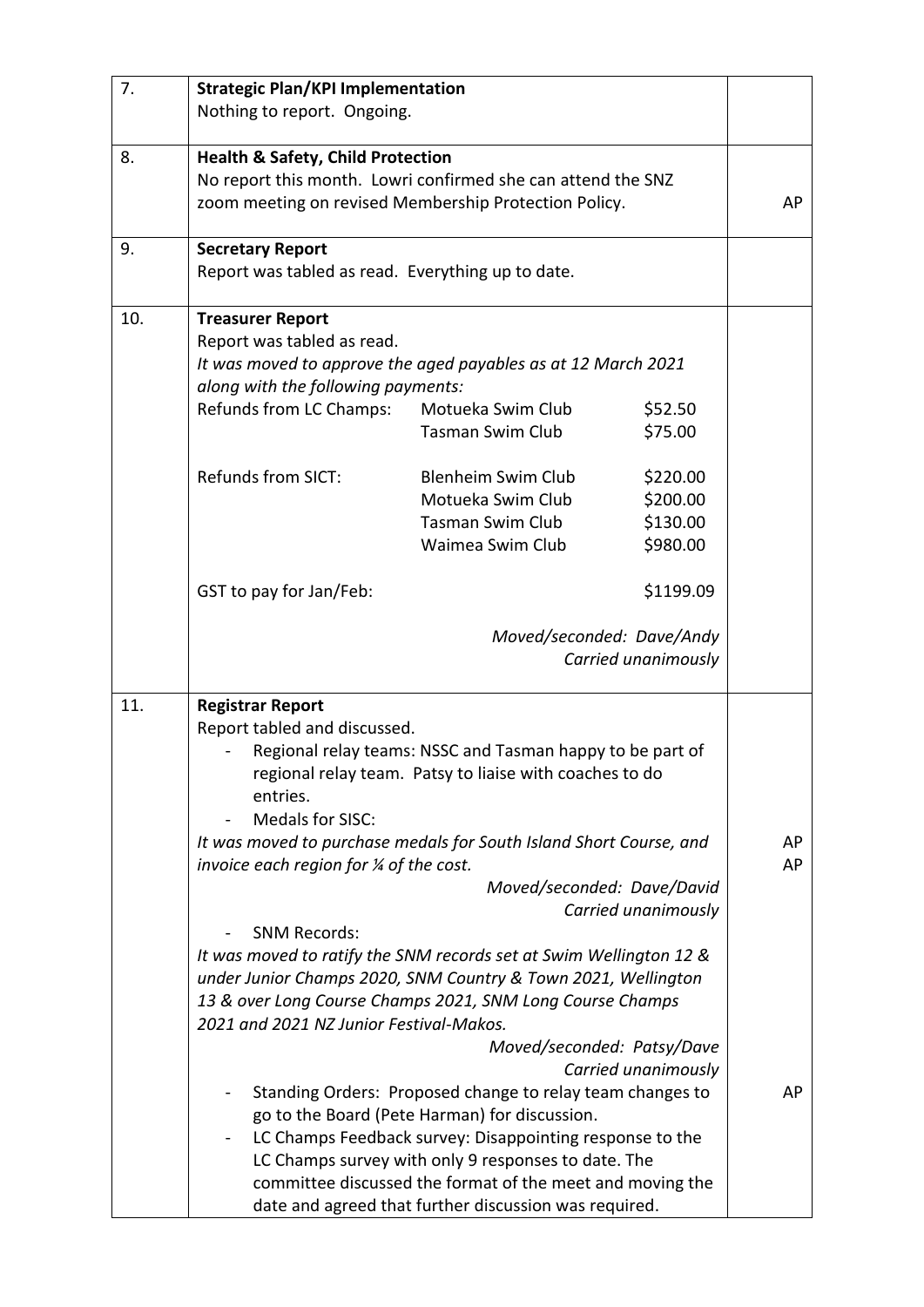|     | Contingency Plan: MC agreed to the proposed plan and asked                              | AP |  |
|-----|-----------------------------------------------------------------------------------------|----|--|
|     | that it is presented to the Board for approval.                                         |    |  |
| 12. | <b>Publicity/Communication Report</b>                                                   |    |  |
|     | No report this month.                                                                   |    |  |
|     |                                                                                         |    |  |
| 13. | <b>Funding Report</b>                                                                   |    |  |
|     | Funding report tabled as read.                                                          |    |  |
| 14. | <b>SNZ Liaison Report</b>                                                               |    |  |
|     | Chair Level: Included in Dave's Chair Report                                            |    |  |
|     | <b>Administration Level:</b>                                                            |    |  |
|     | The revised Membership Protection Policy manual went live<br>$\bullet$                  |    |  |
|     | on March 5                                                                              |    |  |
|     | Junior Festival reports were being updated                                              |    |  |
|     | FINA school webinar being offered 17/18 April<br>$\bullet$                              |    |  |
|     | SNZ will no longer be recording national records for<br>$\bullet$                       |    |  |
|     | swimmers 12 & under to align with the Sport NZ Balance is                               |    |  |
|     | Better position and the new Competition Restructure                                     |    |  |
|     | meet refunds the responsibility of the meet organiser and                               |    |  |
|     | not SNZ.                                                                                |    |  |
|     |                                                                                         |    |  |
| 15. | <b>Technical Update</b>                                                                 |    |  |
|     | The committee does not meet very often.                                                 |    |  |
|     | It was agreed that it would be good to see a breakdown by<br>$\overline{\phantom{a}}$   |    |  |
|     | category of TO's in the region so SNM knows what areas we                               |    |  |
|     | need to target. Patsy to send to MC and Technical<br>Committee.                         | AP |  |
|     | National Referees in SNM: Steve, Christine, Phil                                        |    |  |
| 16. | <b>Coaching Report</b>                                                                  |    |  |
|     | No coaching liaison report.                                                             |    |  |
|     |                                                                                         |    |  |
| 17. | <b>General Business</b>                                                                 |    |  |
|     | Letter of support for Motueka Pool Fundraising group. Andy                              | AP |  |
|     | agreed to write this.                                                                   |    |  |
|     | Thank you letter to Simplicity Funerals (for meet catering)<br>$\overline{\phantom{a}}$ | AP |  |
|     | and NBS for sponsorship. Lowri to send certificates to Dave                             |    |  |
|     | McKay to print out and put in frames.                                                   |    |  |
|     | Primary School Swimming - SNM not able to hold this meet<br>this year.                  |    |  |
|     | SNM Country & Town meet (correspondence from Pete                                       |    |  |
|     | Harman) - discussed under tasklist. Completed.                                          |    |  |
|     | Updated Member Protection Policy - Lowri to attend SNZ                                  | AP |  |
|     | meeting.                                                                                |    |  |
|     |                                                                                         |    |  |
| 18. | <b>Club Updates</b>                                                                     |    |  |
|     | Tasman Swim Club-                                                                       |    |  |
|     |                                                                                         |    |  |
|     | Nelson South -                                                                          |    |  |
|     |                                                                                         |    |  |
|     | <u> Waimea Swim Club</u> -                                                              |    |  |